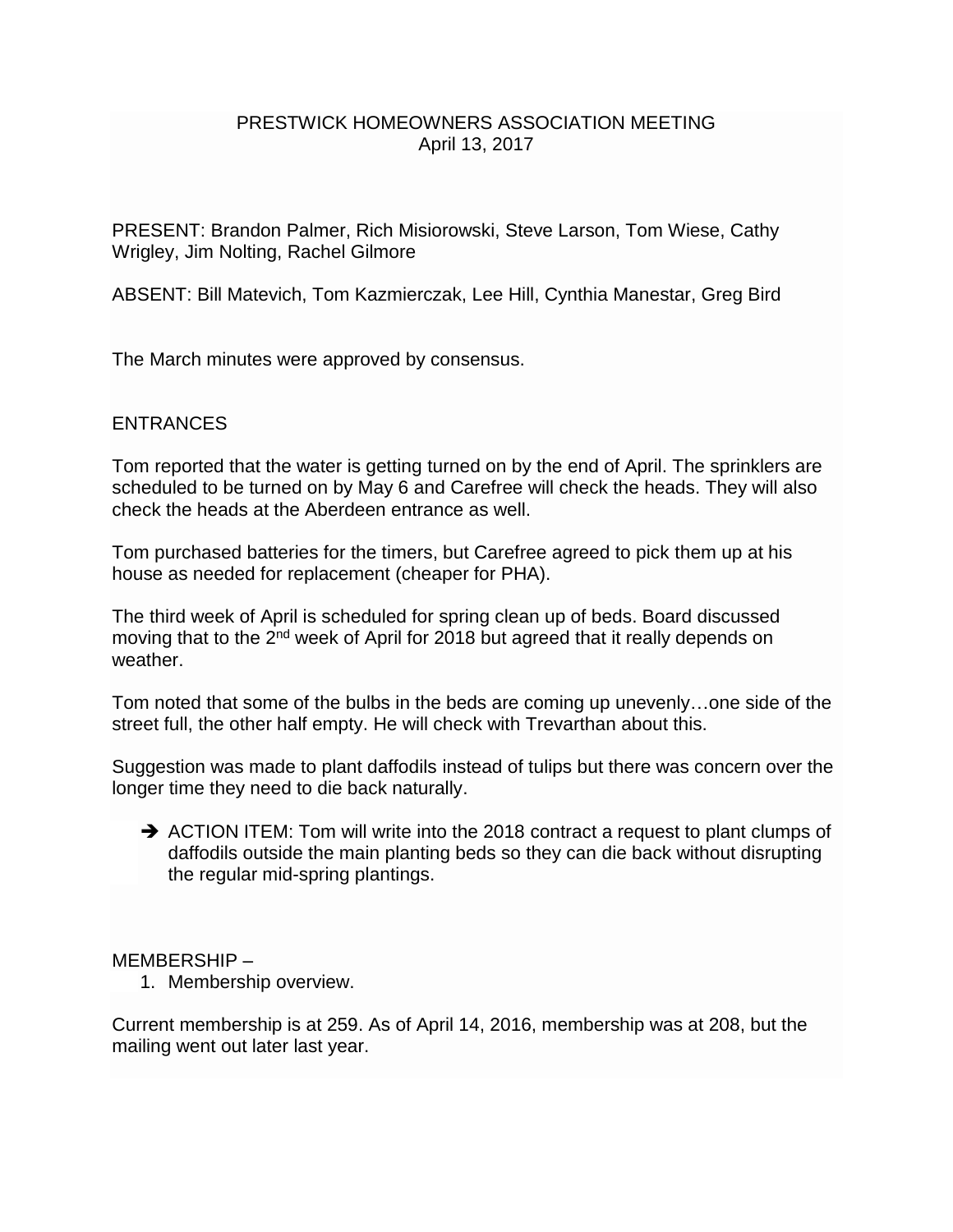Jim turned in membership for John and Vicki Cosgrove, 514 Aberdeen, 708.774.5753. [jecoz@aol.com.](mailto:jecoz@aol.com) Cathy will bring their cash dues payment to Tom K.

- ACTION ITEM: Rachel will update the directory at the end of April and send to Catalyst with other minutes/newsletters.
- ACTION ITEM: Catalyst will created a new password for the 2017 directory.
- 2. Ads
- ACTION ITEM: Rachel will email/snail mail a copy of a 2017 ad letter, form and copy of newsletter to current advertisers soliciting renewal.
- $\rightarrow$  ACTION ITEM: Brandon will email PHA members and invite them to advertise their business in the newsletter.

Deadline will by May 15, 2017. The rate is the same: \$60 PHA members, \$75 nonmembers.

# ARC

Steve reported that he issued an approval for a re-roof for hail damage.

He is working with the homeowner for 610 Prestwick. The PHA architect has reviewed it. His comment was that the back featured a lot of concrete that didn't seem to go with the rest of the house. The homeowner has said he will respond to the architect's comments. The homeowner will submit a separate landscaping plan next year. He is also currently having the chimney tuckpointed.

Re: 559, there are 2 issues. The stream bank restoration does require an Army Corps of Engineers permit.

There is neighbor resident concerns about the length of building permits, as the home has been under construction for 18 months already.

(NOTE: Lee responded post-meeting that these concerns are being addressed and the homeowner has contacted the Army Corps of Engineers.)

919A has requested approval for driveway repair/refinishing and repair of their fence around their pool.

 $\rightarrow$  ACTION ITEM: Board members will send addresses of other code violations to Lee and ask Lee to follow up with the Village.

The board noted that individual homeowners should be encouraged to contact the Village with property concerns.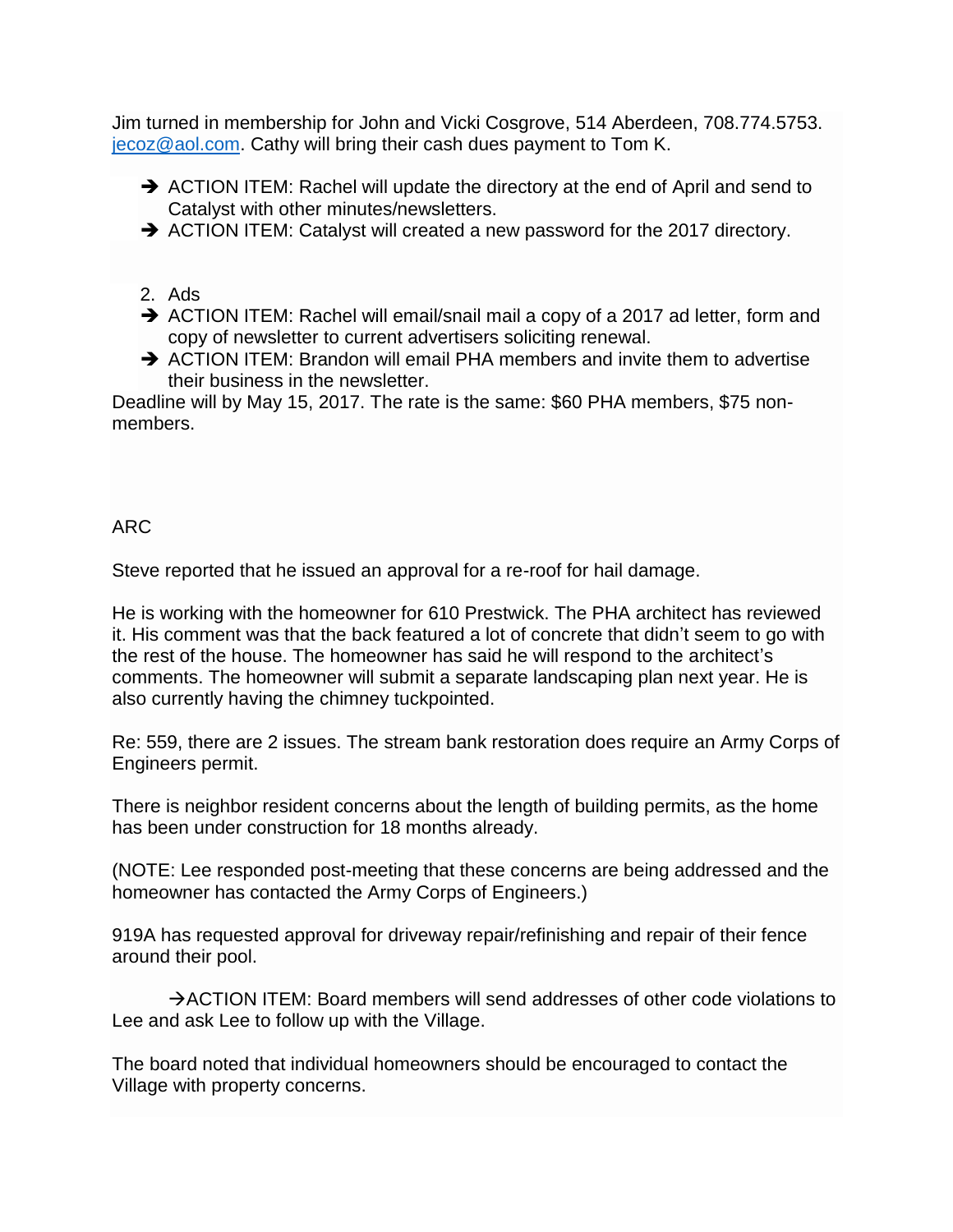Board had a discussion on plan review fees. The consensus was that for paying dues members, when all construction is complete, any extra money from the collected plan review fees will be refunded to the homeowner.

For non-members, after all construction is complete, any overage from the plan review fees will be applied to the homeowner's future years' dues.

FINANCIAL –

- 1. Update from Kaz Kaz submitted an updated treasurer's report. Steve moved and Rich seconded to approve the report.
	- 2. Fundraiser opportunity: BETA Tent

Board discussed the possibility of joining with Tom Barz and Charrington Homeowners Association as part of the BETA team. It sounds like a lot of work over Labor Day weekend, but it has the potential to raise \$5,000-\$10,000. The board would look to a non-board member homeowner to oversee this project.

- $\rightarrow$  ACTION ITEM: Brandon will email Tom B. to clarify if this is a definite opportunity. If yes, then…
- ACTION ITEM: Brandon will send an email to the residents to see if anyone is interested in organizing.

(Note: Post-meeting Tom B. indicated that yes, if PHA wants in, it is a definite go.)

SOCIAL –

Brandon reported that Bill will again oversee the Earth Day Clean Up on Saturday, April 22, at 8:30 a.m. in conjunction with the Village's Earth Day activities. He is looking for volunteers to meet at Sauk Trail and Harlem to clean up the ditches. Bill will get bags, gloves and other supplies from public works.

Earth Day Free Tree Giveaway…PHA is partnering with the Prestwick Area Garden Club on Saturday, April 22, from 10 a.m. to noon by the PCC pool entrance. PAGC will give away persimmon trees. PHA is giving away burr and swamp oaks.

SECURITY – No report.